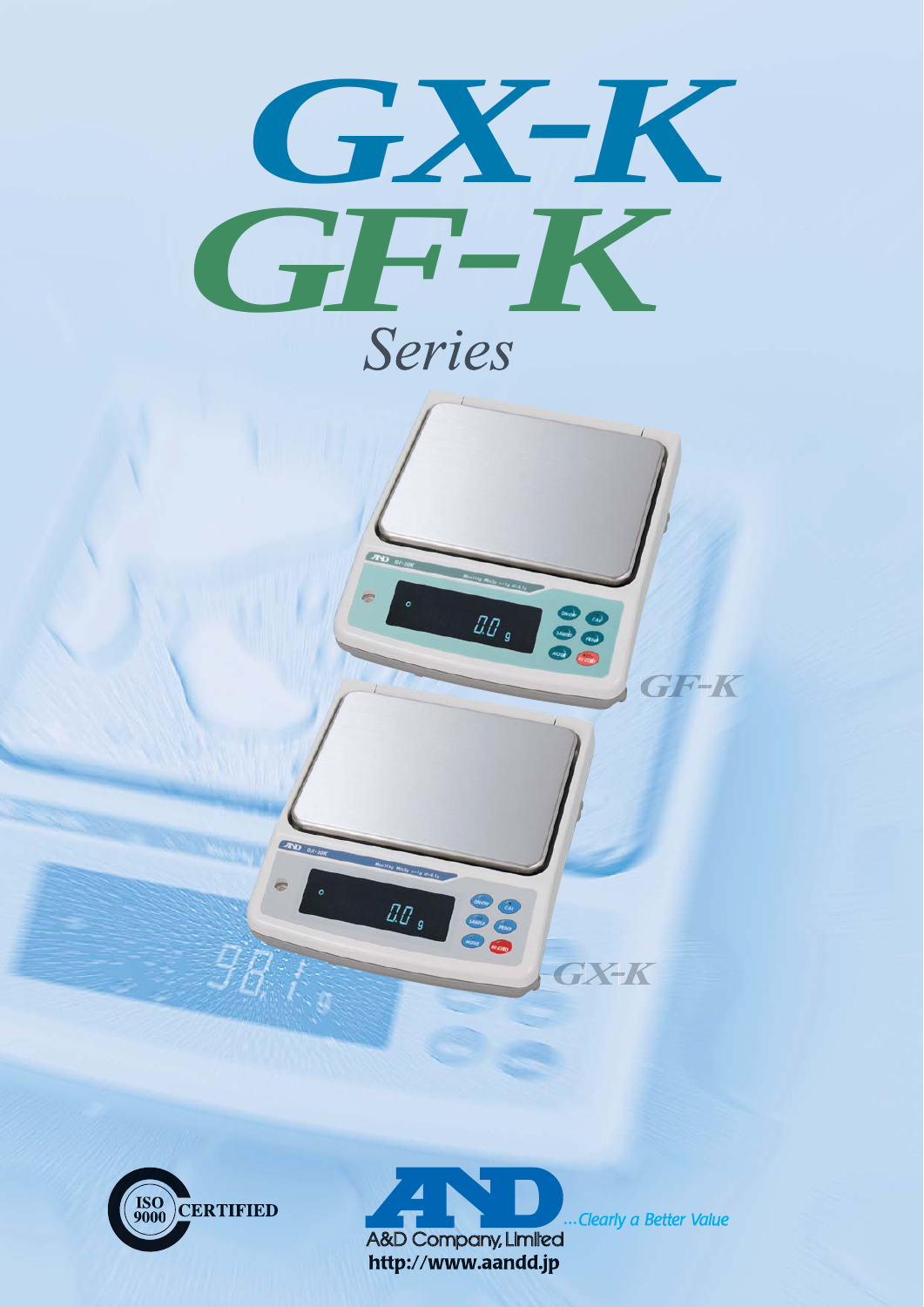# *Our revolutionary Super Hybrid Sensor (SHS) Our revolutionary Super Hybrid Sensor (SHS) technology improves response speed, accuracy technology improves response speed, accuracy and minimizes maintenance costs. and minimizes maintenance costs.*

*SHS technology combines the best of magnetic force restoration and* single point parallelogram load sensing technologies. Its unique design provides the fastest response speed in its class - just 1.5 seconds! And if the time ever comes when the SHS needs repair, you just replace one of *three parts - there is no need to replace the whole sensor! This offers the user Minimum Maintenance Costs.*

# *Motor-driven Internal Calibration GX-K*

The GX-K internal calibration with an internal mass saves time and money. External calibration requires a great deal of skill, time and an expensive external mass. With our internal calibration with internal mass, the balance is calibrated very quickly.

■ Automatic Self Calibration — Self-calibrates automatically when the balance detects ambient temperature changes.

■ One Touch Automatic Calibration — Allows you to calibrate the balance on demand with just the push of a button.

# *Just 1.5 Seconds — Ultra Fast Response Speed*

■ Ultra Fast Response Speed – Just 1.5 Seconds.\* Ideal for installation with filling machines. <sup>\*</sup> "FAST" setting ■ Ultra High Performance with minimum maintenance costs.

# *Standard RS-232C*

Incorporates bi-directional communication with a PC, printer or other peripheral device.

# *Standard Windows Communication Tools Software*

A free copy of WinCT - A&D's powerful and flexible data collection software tool for virtually instant connection to a PC and a network of other devices.

## *Water and Dust Proof*

Balances protected from water and dust up to IP65 level.



*Easy to Clean* Simple and quick draining structure





*Water Proof* 

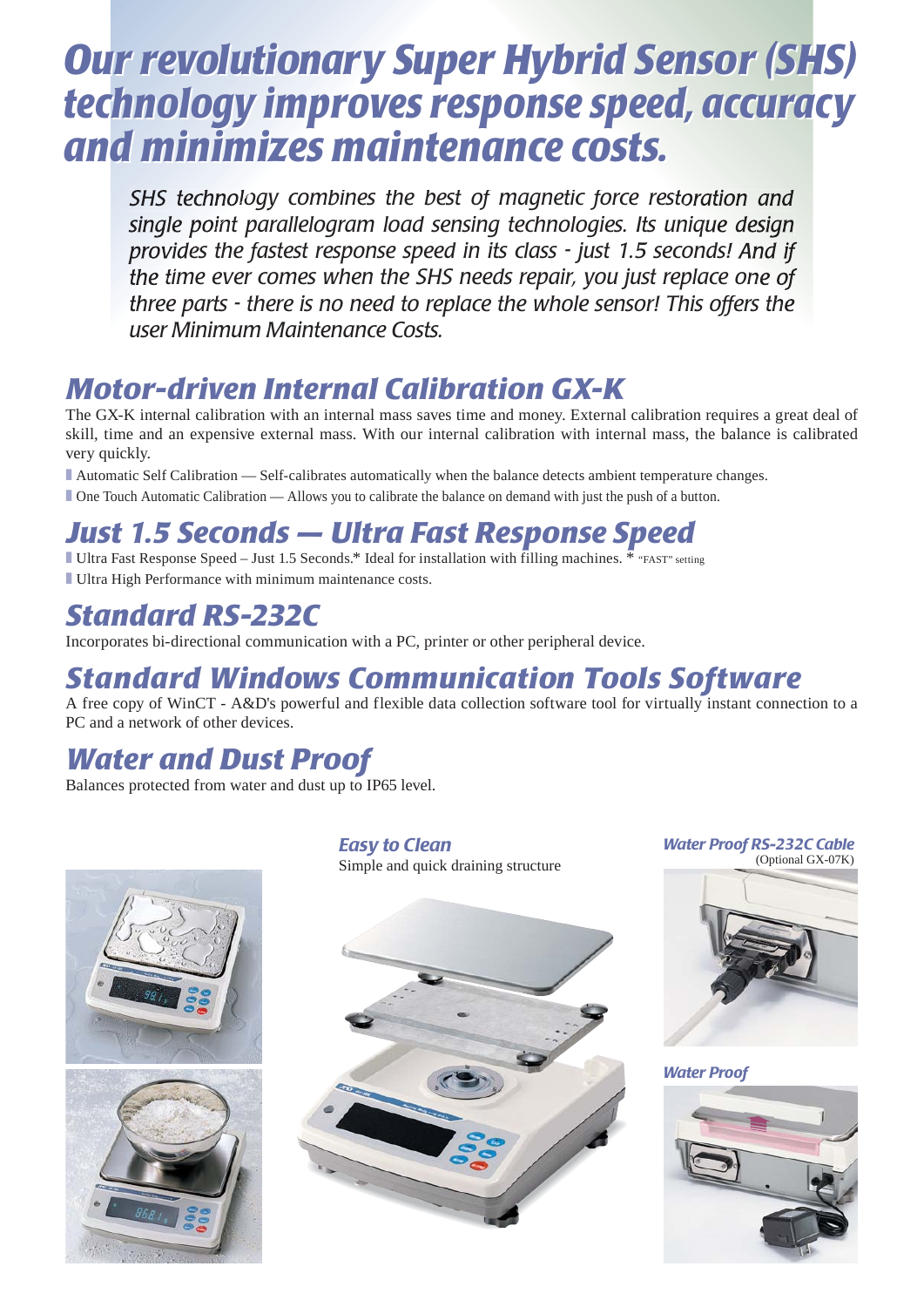



#### *GLP/GMP/GCP/ISO Compliance*

Allows GLP or LIMS balance management by outputting the balance ID number and data used to calibrate the balance. The data can be output to A&D's AD-8121B printer or a computer, indicating date, time, balance ID number, serial number and calibration data.

#### *ID Number*

The balance ID number can be set. It is used to identify the balance when GLP is in use. The ID number is memorized and maintained once it is fixed, even if the AC adapter is removed.

## *Data Memory Function*

Format the Data Memory Function for:

- 
- **GX-K •** 200 sets of weighing data<br>• 100 sets of weighing data with Time & Date<br>• 50 sets of GLP Data Time & Date, Calibration Data, ID number and Serial number<br>• 20 sets of Unit Weight for Counting Mode<br>• 20 sets of Up
	-
	-
- -
- GF-K 40 sets of weighing data<br>• 50 sets of Unit Weight for Counting Mode<br>• 20 sets of Upper and Lower Limit Values for Comparator Mode<br>• 20 sets of Tare Value
	-

#### *Smart Range Function (GX/GF-8K2/32K models only)*

Accurate, fine weighing is possible even with a heavy container.

#### *Time & Date (GX-K models only)*

Standard Time & Date Function complies with GLP and Interval Weighing in the Data Memory Function.

#### *Auto Self Checking*

Automatically checks itself when setting the Automatic Adjustable Environment.

## *Interval Time Setting*

Weighing intervals of 2, 5, 10, 30 seconds and 1, 2, 5, 10 minutes in the Data Memory Function.

## *Auto Re-Zero Function*

Re-zeroes automatically after data output.

## *Multiple Weighing Units & Programmable Unit*

Uses Programmable or standard units of measurement. (g, ct, dwt, etc.)

#### *Quick Reference Card*

A concise, convenient operating guide on the base of the balance.



**Animal Weighing Mode** allows you to quickly and accurately determine the weight of any live or unstable subject. Optional animal weighing pan is available.



*Automatic Adjustable Environment Setting* Adapts to the most suitable Environment Response Setting automatically with one-touch key operation. The response annunciator displays "FAST", "MID" and "SLOW." (GX-K)

*Manual Response Adjustment* can be set by pressing the MODE key and response speed can be adjusted to FAST, MID or SLOW. (GF-K)



#### *Automatic Counting Accuracy*

**Improvement (ACAI)** is a novel and useful approach to ensuring the utmost in performance when counting even the smallest of items. ACAI automatically updates and refines the average piece weight used to determine the total quantity.



*Percentage Function* facilitates an effective and quick comparison of a sample or commodity against a known reference mass. Simply place an object on the pan to register its weight as 100%. Place another object on the pan to compare its weight in percentage mode.



*Standard Comparator Function offers* increased flexibility and compatibility for a vast number of applications. You can input a target weight and weigh heavier or lighter items using either the keyboard or by placing samples on the pan. Hi, OK or Lo will be indicated on the display to show the comparison results. (GX-04 Comparator out)



*Overall Capacity Indication* is a unique and helpful feature. By indicating how much of the balance's capacity has been filled, the risk of overloading the balance is minimized.